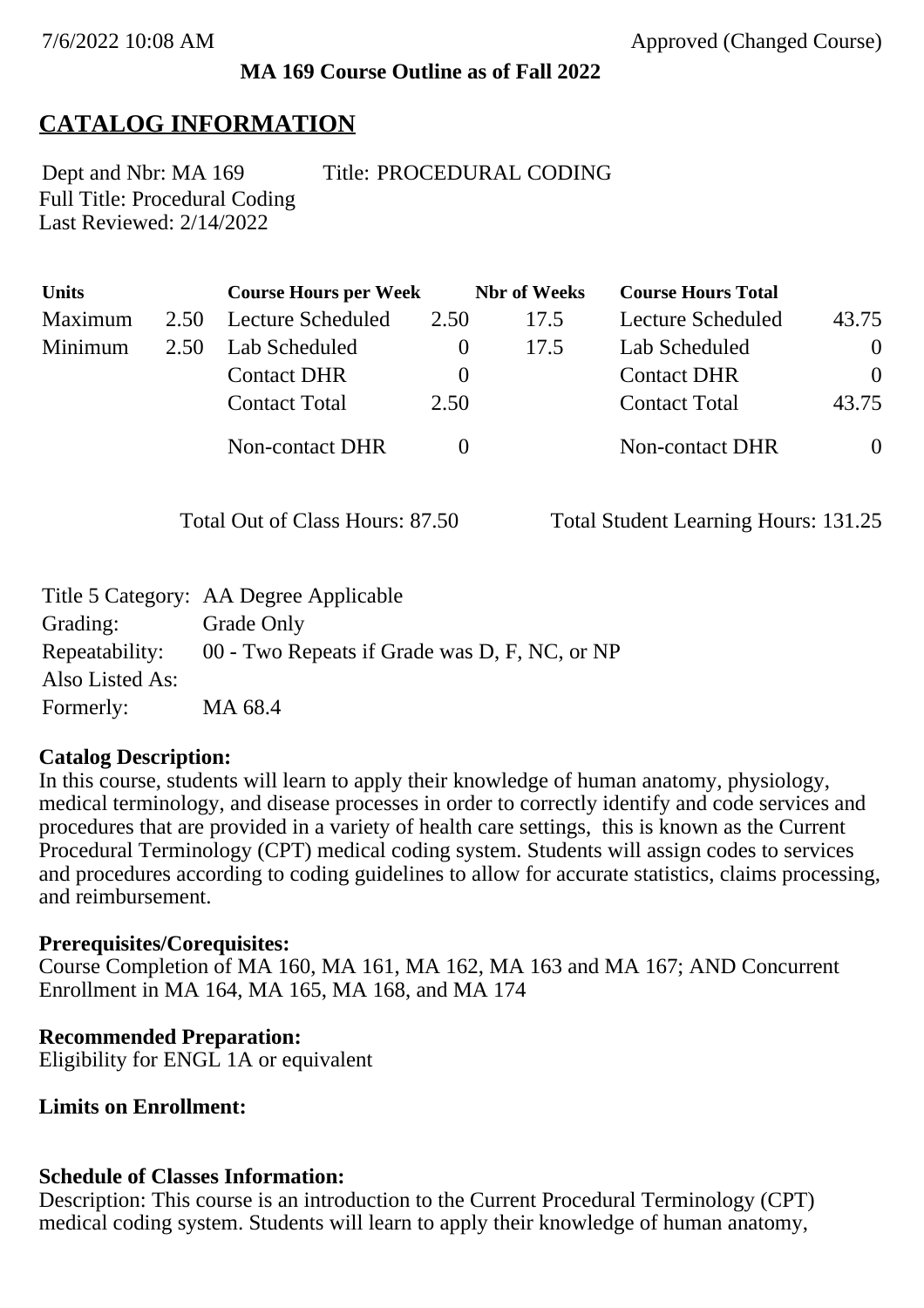physiology, medical terminology, and disease processes in order to correctly identify and code services and procedures that are provided in a variety of health care settings. Students will assign codes to services and procedures according to coding guidelines to allow for accurate statistics, claims processing, and reimbursement. (Grade Only) Prerequisites/Corequisites: Course Completion of MA 160, MA 161, MA 162, MA 163 and MA 167; AND Concurrent Enrollment in MA 164, MA 165, MA 168, and MA 174 Recommended: Eligibility for ENGL 1A or equivalent Limits on Enrollment: Transfer Credit: Repeatability: Two Repeats if Grade was D, F, NC, or NP

# **ARTICULATION, MAJOR, and CERTIFICATION INFORMATION:**

| <b>AS Degree:</b><br><b>CSU GE:</b> | Area<br><b>Transfer Area</b> | Effective:<br>Effective: | Inactive:<br>Inactive: |
|-------------------------------------|------------------------------|--------------------------|------------------------|
| IGETC:                              | <b>Transfer Area</b>         | Effective:               | Inactive:              |
| <b>CSU Transfer:</b>                | Effective:                   | Inactive:                |                        |
| <b>UC</b> Transfer:                 | Effective:                   | Inactive:                |                        |

**CID:**

# **Certificate/Major Applicable:**

[Both Certificate and Major Applicable](SR_ClassCheck.aspx?CourseKey=MA169)

# **COURSE CONTENT**

### **Student Learning Outcomes:**

Upon completion of the course, students will be able to:

1. Utilize and apply knowledge in anatomy, physiology, medical terminology, and disease processes, to enable the students to accurately code medical procedures in the Current Procedural Terminology (CPT) coding book.

## **Objectives:**

In order to achieve these learning outcomes, during the course students will be able to: 1. Demonstrate accurate use of CPT coding through proper utilization of characteristics and conventions.

2. Cite and apply basic CPT coding guidelines and rules.

3. Code procedures related to all major body systems using CPT.

4. Code physician services that include evaluation and management, medicine, pathology, laboratory, radiology, surgery, and anesthesia.

## **Topics and Scope:**

- I. Introduction to Clinical Coding
	- A. History of the CPT coding system
	- B. CPT categories and sections
	- C. Levels of Basic Current Procedural Terminology and Coding (HCPCS)
	- D. General principles of health record documentation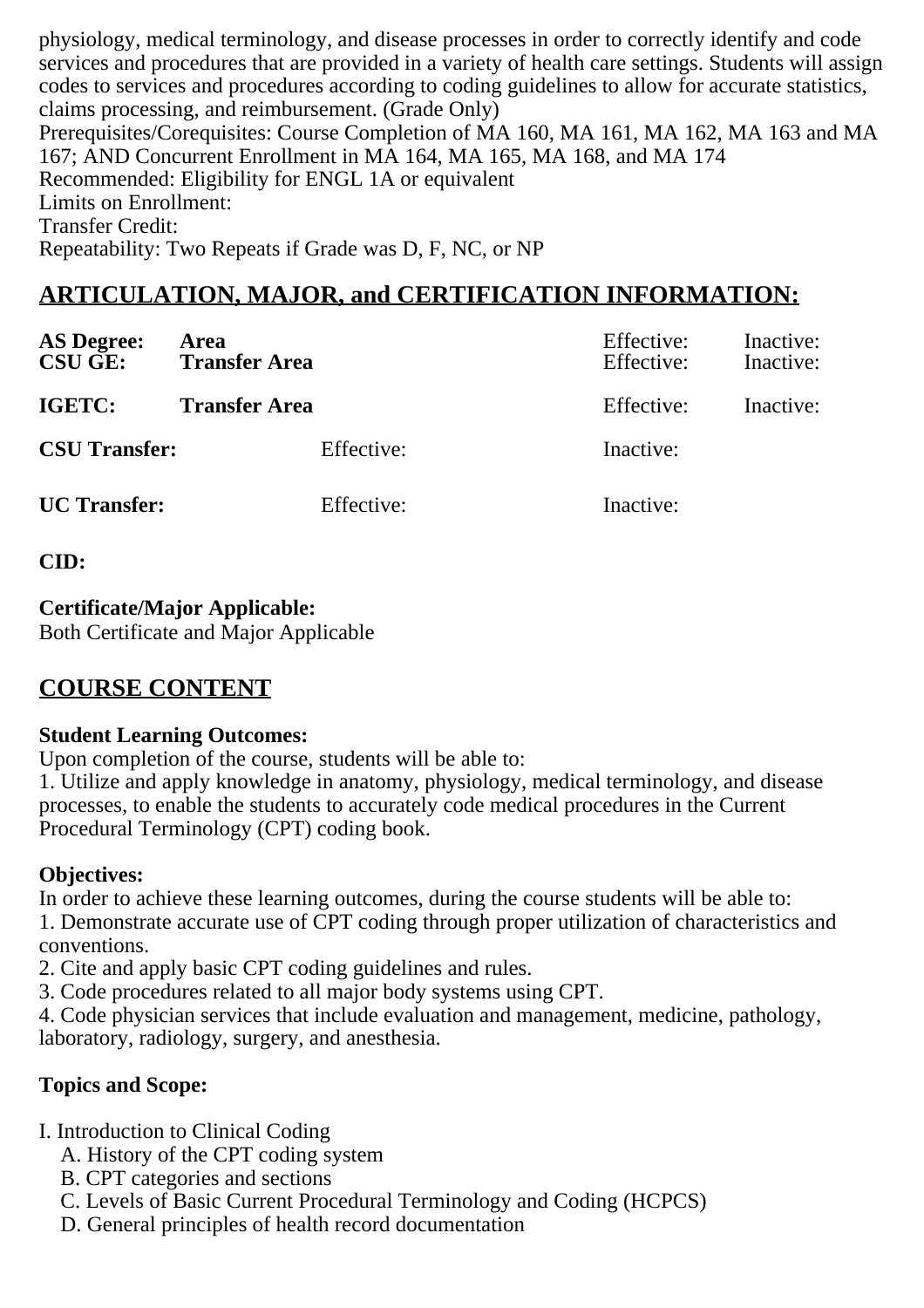- E. Overview of claim forms
- II. Application of the CPT System
	- A. Organization of the CPT coding system
	- B. Conventions and characteristics
		- 1. Semicolon
		- 2. Bullets
		- 3. Triangles
		- 4. Plus symbol
		- 5. Circled bullet
	- C. Alphabetic index
	- D. General CPT coding rules
	- E. Analyzing and interpreting medical documentation
	- F. Identification of operative procedures
- III. Modifiers: Identification and General Uses in Code Selections
- IV. Surgical Procedure Coding
	- A. Definition of surgical package
	- B. Separate procedures
	- C. Integumentary system coding
		- 1. Debridement
		- 2. Removal/excision of lesions
		- 3. Repair of wounds: simple, intermediate, complex
		- 4. Mohs surgery
		- 5. Breast procedures
	- D. Musculoskeletal system coding:
		- 1. Reduction/manipulation of fractures/dislocations
		- 2. Arthroscopy
	- E. Respiratory system coding:
		- 1. Nasal endoscopy
		- 2. Laryngoscopy
		- 3. Bronchoscopy
		- 4. Lung procedures
	- F. Cardiovascular system coding:
		- 1. Vascular injection procedures
		- 2. Pacemakers and pacing cardioverter-defibrillators
		- 3. Coronary artery bypass graft (CABG)
		- 4. Angiography
		- 5. Arteriovenous fistulas and grafts
		- 6. Central venous access procedures
	- G. Digestive system coding:
		- 1. Esophagogastroduodenoscopy (EGD)
		- 2. Endoscopic retrograde cholangiopancreatography (ERCP)
		- 3. Lower gastrointestinal endoscopies, such as colonoscopy
		- 4. Hemorrhoidectomy
		- 5. Hernia repair
		- 6. Other laparoscopic procedures
	- H. Urinary system coding:
		- 1. Urodynamics
		- 2. Genitourinary endoscopies, such as cystourethroscopy
	- I. Male genital system coding, including prostatectomy
	- J. Female genital system coding, including hysterectomy
	- K. Endocrine system coding
	- L. Nervous system coding: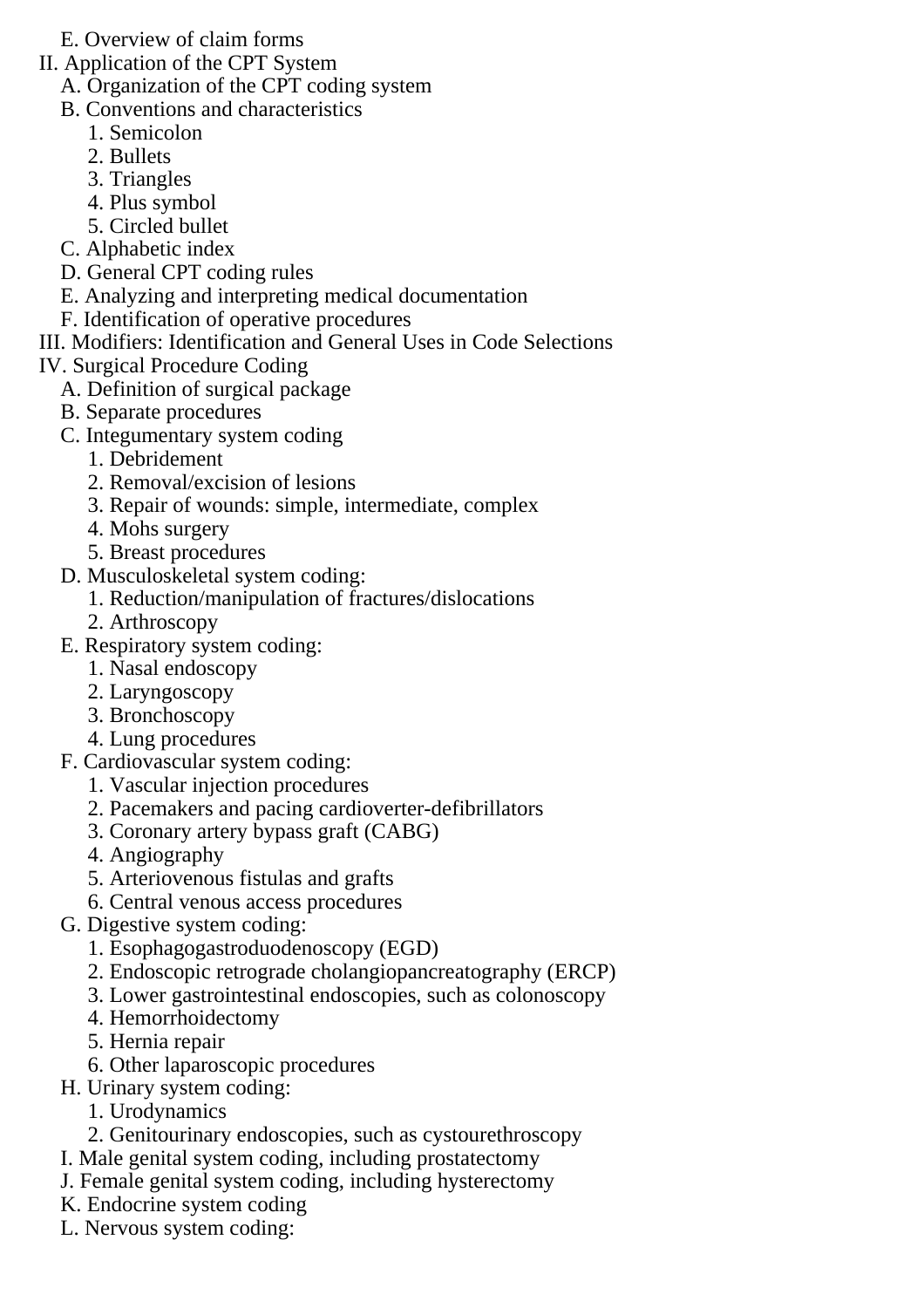- 1. Laminectomy
- 2. Spinal injections
- M. Eye and ocular adnexa coding, such as cataract extraction
- N. Auditory system coding, including tympanostomy
- V. Radiology procedure coding
	- A. Explanation of chargemaster
	- B. Professional and technical components
	- C. Radiological supervision and interpretation
	- D. Radiology-related modifiers
	- E. Diagnostic radiology procedures:
		- 1. X-rays
		- 2. CT scans
		- 3. MRI
		- 4. MRA
	- F. Diagnostic ultrasound
	- G. Radiation oncology
	- H. Nuclear medicine
- VI. Pathology and Laboratory Services Coding
	- A. Explanation of chargemaster
	- B. Quantitative and qualitative studies
	- C. Laboratory-related modifiers
	- D. Laboratory tests:
		- 1. Organ and disease-related panels
		- 2. Urinalysis
		- 3. Chemistry
		- 4. Hematology
	- E. Surgical pathology
- VII. Evaluation and Management Services Coding
	- A. Coding assignment guidelines for evaluation and management services
	- B. New versus established patients
	- C. Key factors for evaluation and management services code assignment
		- 1. History
		- 2. Examination
		- 3. Medical decision making
	- D. Evaluation and management services coding within various settings:
		- 1. Physician office
		- 2. Hospital inpatient
		- 3. Emergency department
		- 4. Nursing facility
- VIII. Medical Procedure Coding:
	- A. Immunizations
	- B. Dialysis
	- C. Stent placement
	- D. Percutaneous Transluminal Coronary Angioplasty (PTCA)
	- E. Cardiac catheterization
	- F. Therapeutic infusions and injections
	- G. Home health services
	- H. Medication therapy management
- IX. Anesthesia Coding
	- A. Definition of anesthesia services
	- B. Types of anesthesia
	- C. Anesthesia-related modifiers